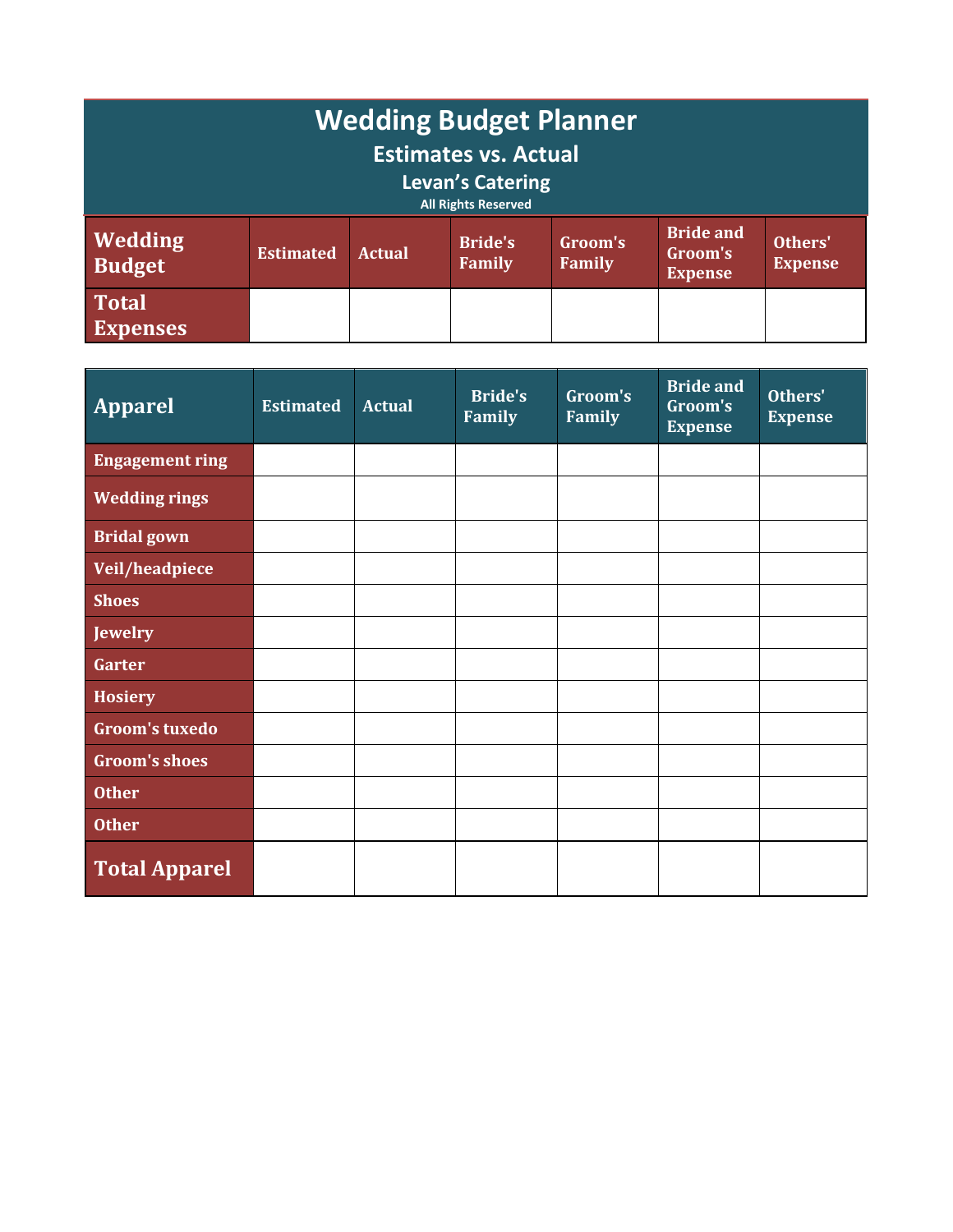| <b>Decorations</b>                              | <b>Estimated</b> | <b>Actual</b> | <b>Bride's</b><br><b>Family</b> | Groom's<br><b>Family</b> | <b>Bride and</b><br>Groom's<br><b>Expense</b> | Others'<br><b>Expense</b> |
|-------------------------------------------------|------------------|---------------|---------------------------------|--------------------------|-----------------------------------------------|---------------------------|
| <b>Bows for church</b><br>pews/other<br>seating |                  |               |                                 |                          |                                               |                           |
| <b>Table centerpieces</b><br>(excludes flowers) |                  |               |                                 |                          |                                               |                           |
| <b>Candles</b>                                  |                  |               |                                 |                          |                                               |                           |
| <b>Lighting</b>                                 |                  |               |                                 |                          |                                               |                           |
| <b>Trees</b>                                    |                  |               |                                 |                          |                                               |                           |
| <b>Other</b>                                    |                  |               |                                 |                          |                                               |                           |
| <b>Other</b>                                    |                  |               |                                 |                          |                                               |                           |
| <b>Total</b><br><b>Decorations</b>              |                  |               |                                 |                          |                                               |                           |

| <b>Attendants</b>                    | <b>Estimated</b> | <b>Actual</b> | <b>Bride's</b><br>Family | Groom's<br>Family | <b>Bride and</b><br>Groom's<br><b>Expense</b> | Others'<br><b>Expense</b> |
|--------------------------------------|------------------|---------------|--------------------------|-------------------|-----------------------------------------------|---------------------------|
| <b>Bride and groom</b>               |                  |               |                          |                   |                                               |                           |
| <b>Parents</b>                       |                  |               |                          |                   |                                               |                           |
| <b>Readers/other</b><br>participants |                  |               |                          |                   |                                               |                           |
| <b>Maid of Honor</b>                 |                  |               |                          |                   |                                               |                           |
| <b>Brides Maids</b>                  |                  |               |                          |                   |                                               |                           |
| <b>Best Man</b>                      |                  |               |                          |                   |                                               |                           |
| <b>Grooms Men</b>                    |                  |               |                          |                   |                                               |                           |
| <b>Other</b>                         |                  |               |                          |                   |                                               |                           |
| <b>Other</b>                         |                  |               |                          |                   |                                               |                           |
| <b>Total</b><br><b>Attendants</b>    |                  |               |                          |                   |                                               |                           |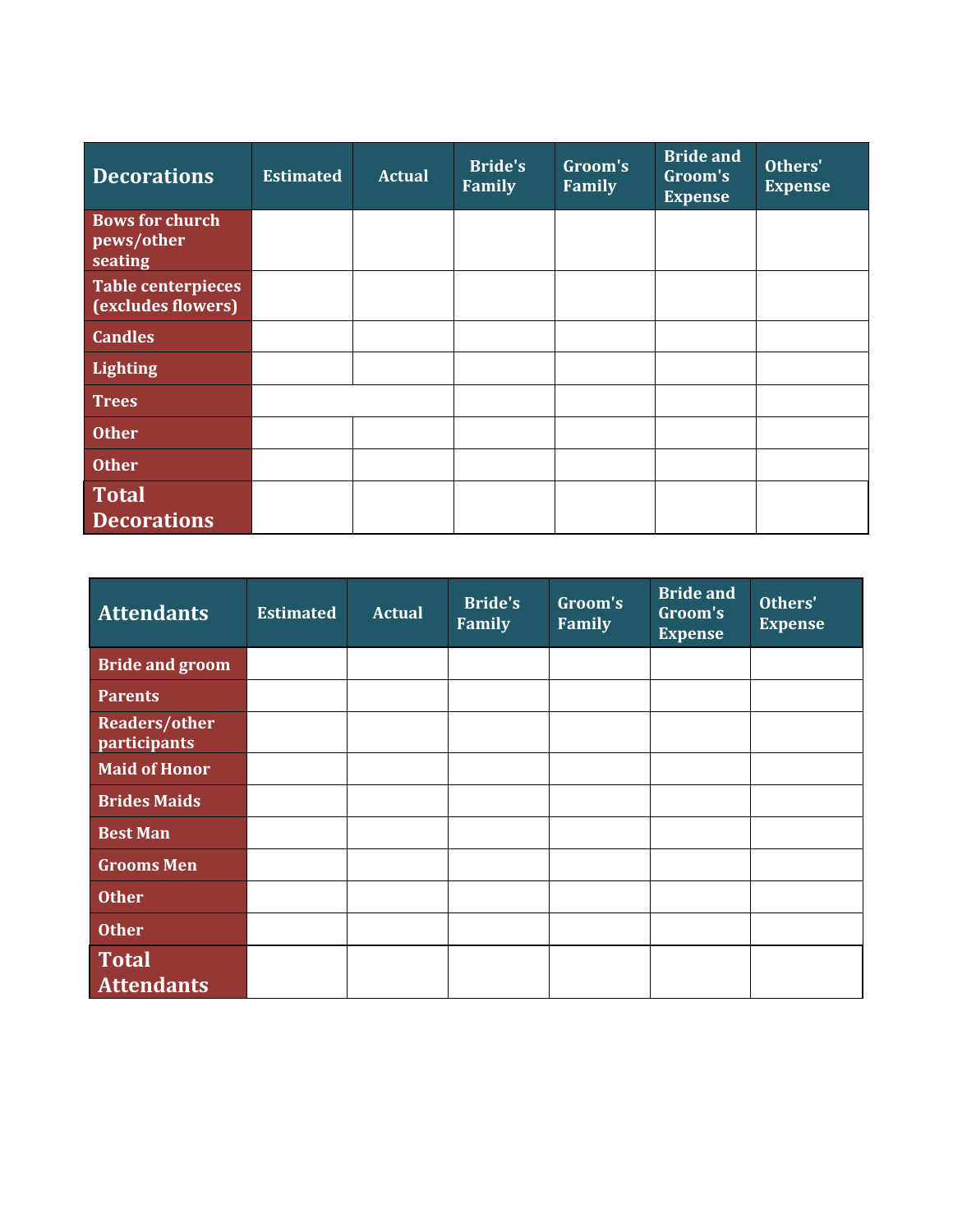| <b>Flowers</b>       | <b>Estimated</b> | <b>Actual</b> | <b>Bride's</b><br>Family | Groom's<br>Family | <b>Bride and</b><br>Groom's<br><b>Expense</b> | Others'<br><b>Expense</b> |
|----------------------|------------------|---------------|--------------------------|-------------------|-----------------------------------------------|---------------------------|
| <b>Bouquets</b>      |                  |               |                          |                   |                                               |                           |
| <b>Boutonnières</b>  |                  |               |                          |                   |                                               |                           |
| <b>Corsages</b>      |                  |               |                          |                   |                                               |                           |
| <b>Ceremony</b>      |                  |               |                          |                   |                                               |                           |
| <b>Reception</b>     |                  |               |                          |                   |                                               |                           |
| <b>Other</b>         |                  |               |                          |                   |                                               |                           |
| <b>Other</b>         |                  |               |                          |                   |                                               |                           |
| <b>Total Flowers</b> |                  |               |                          |                   |                                               |                           |

| <b>Music</b>         | <b>Estimated</b> | <b>Actual</b> | <b>Bride's</b><br>Family | Groom's<br>Family | <b>Bride and</b><br>Groom's<br><b>Expense</b> | Others'<br><b>Expense</b> |
|----------------------|------------------|---------------|--------------------------|-------------------|-----------------------------------------------|---------------------------|
| <b>Musicians for</b> |                  |               |                          |                   |                                               |                           |
| ceremony             |                  |               |                          |                   |                                               |                           |
| <b>Band/DJ</b> for   |                  |               |                          |                   |                                               |                           |
| reception            |                  |               |                          |                   |                                               |                           |
| <b>Other</b>         |                  |               |                          |                   |                                               |                           |
| <b>Other</b>         |                  |               |                          |                   |                                               |                           |
| <b>Total Music</b>   |                  |               |                          |                   |                                               |                           |

| <b>Photography</b>   | <b>Estimated</b> | <b>Actual</b> | <b>Bride's</b><br>Family | Groom's<br>Family | <b>Bride and</b><br>Groom's<br><b>Expense</b> | Others'<br><b>Expense</b> |
|----------------------|------------------|---------------|--------------------------|-------------------|-----------------------------------------------|---------------------------|
| <b>Formals</b>       |                  |               |                          |                   |                                               |                           |
| <b>Candids</b>       |                  |               |                          |                   |                                               |                           |
| <b>Extra prints</b>  |                  |               |                          |                   |                                               |                           |
| <b>Photo albums</b>  |                  |               |                          |                   |                                               |                           |
| Videography          |                  |               |                          |                   |                                               |                           |
| <b>Other</b>         |                  |               |                          |                   |                                               |                           |
| <b>Other</b>         |                  |               |                          |                   |                                               |                           |
| Total<br>Photography |                  |               |                          |                   |                                               |                           |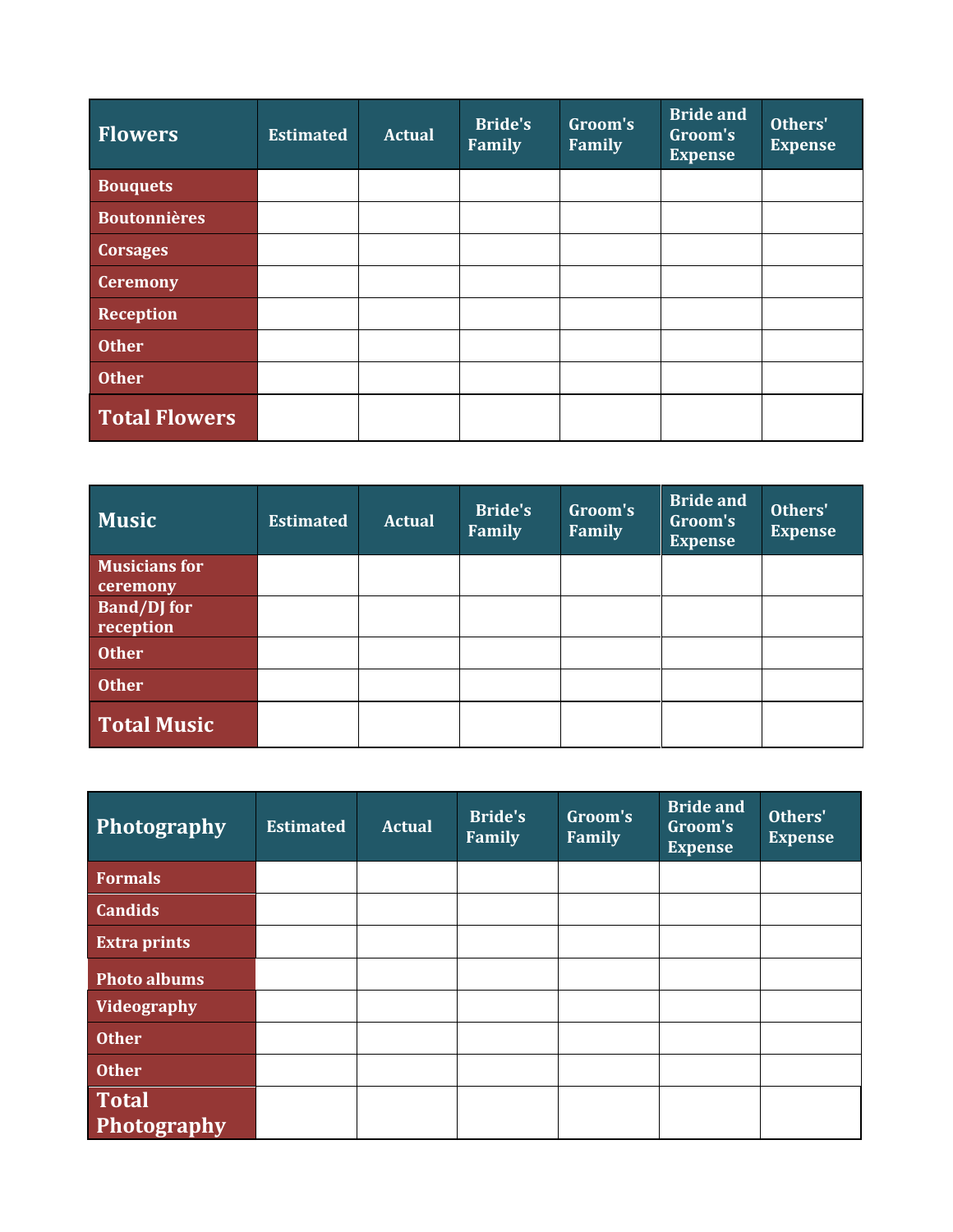| Reception                | <b>Estimated</b> | <b>Actual</b> | <b>Bride's</b><br>Family | Groom's<br>Family | <b>Bride and</b><br>Groom's<br><b>Expense</b> | Others'<br><b>Expense</b> |
|--------------------------|------------------|---------------|--------------------------|-------------------|-----------------------------------------------|---------------------------|
| <b>Location fees</b>     |                  |               |                          |                   |                                               |                           |
| <b>Tables and chairs</b> |                  |               |                          |                   |                                               |                           |
| Food                     |                  |               |                          |                   |                                               |                           |
| <b>Drinks</b>            |                  |               |                          |                   |                                               |                           |
| Linens                   |                  |               |                          |                   |                                               |                           |
| <b>Cake</b>              |                  |               |                          |                   |                                               |                           |
| <b>Favors</b>            |                  |               |                          |                   |                                               |                           |
| <b>Dance Floor</b>       |                  |               |                          |                   |                                               |                           |
| <b>Tree Service</b>      |                  |               |                          |                   |                                               |                           |
| <b>Charir Covers</b>     |                  |               |                          |                   |                                               |                           |
| <b>Other</b>             |                  |               |                          |                   |                                               |                           |
| <b>Other</b>             |                  |               |                          |                   |                                               |                           |
| Total                    |                  |               |                          |                   |                                               |                           |
| <b>Reception</b>         |                  |               |                          |                   |                                               |                           |

| <b>Printing</b>               | <b>Estimated</b> | <b>Actual</b> | <b>Bride's</b><br>Family | Groom's<br>Family | <b>Bride and</b><br>Groom's<br><b>Expense</b> | Others'<br><b>Expense</b> |
|-------------------------------|------------------|---------------|--------------------------|-------------------|-----------------------------------------------|---------------------------|
| <b>Invitations</b>            |                  |               |                          |                   |                                               |                           |
| <b>Announcements</b>          |                  |               |                          |                   |                                               |                           |
| <b>Thank-You cards</b>        |                  |               |                          |                   |                                               |                           |
| <b>Personal</b><br>stationery |                  |               |                          |                   |                                               |                           |
| <b>Guest book</b>             |                  |               |                          |                   |                                               |                           |
| <b>Programs</b>               |                  |               |                          |                   |                                               |                           |
| <b>Favors</b>                 |                  |               |                          |                   |                                               |                           |
| <b>Reception napkins</b>      |                  |               |                          |                   |                                               |                           |
| <b>Matchbooks</b>             |                  |               |                          |                   |                                               |                           |
| <b>Calligraphy</b>            |                  |               |                          |                   |                                               |                           |
| <b>Other</b>                  |                  |               |                          |                   |                                               |                           |
| <b>Other</b>                  |                  |               |                          |                   |                                               |                           |
| <b>Total Printing</b>         |                  |               |                          |                   |                                               |                           |